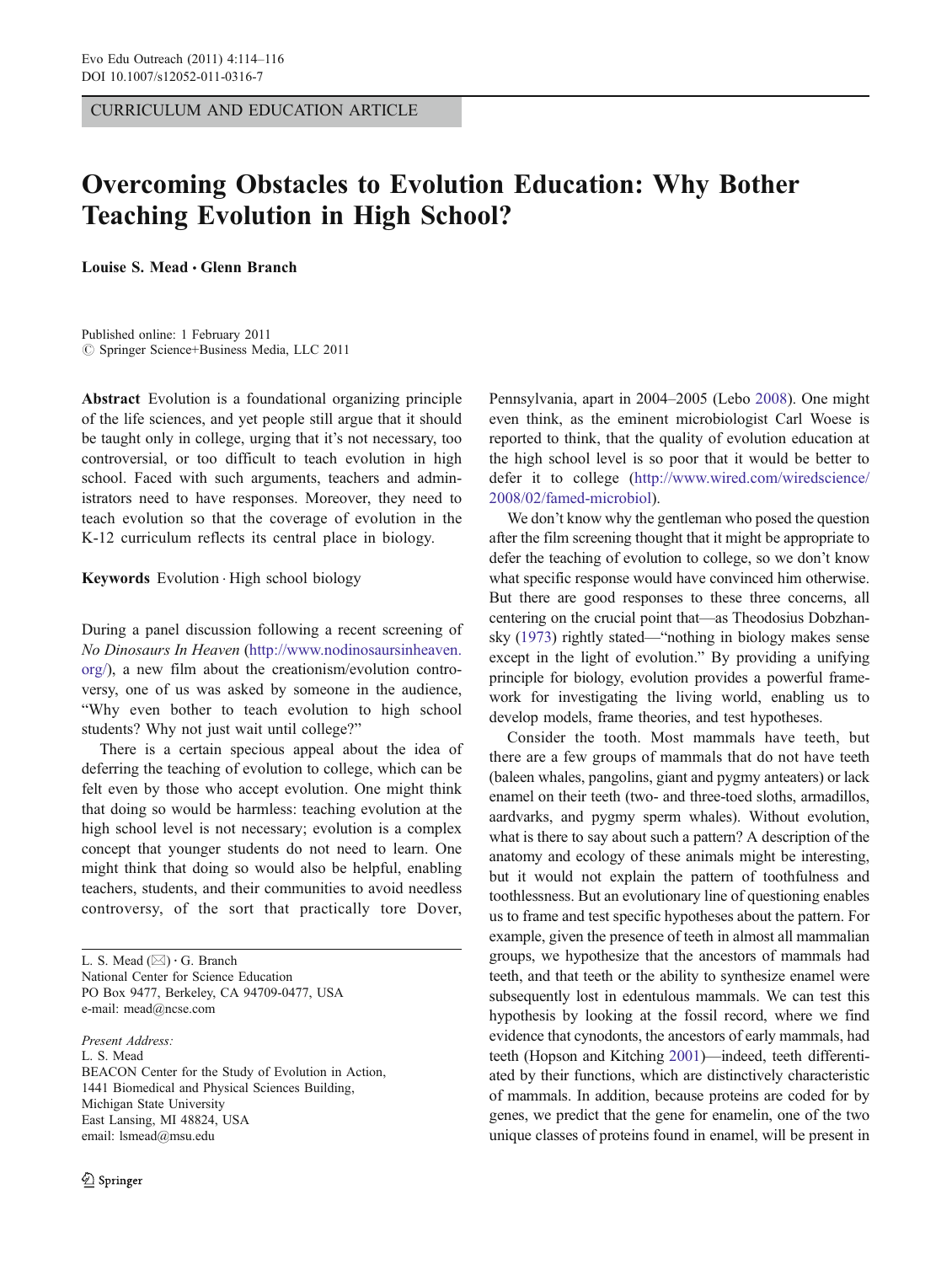edentulous mammals, but in various states of decay because it is no longer functional. And indeed, Meredith et al. [\(2009\)](#page-2-0) sequenced the enamelin gene (ENAM) in a range of mammals and found in every species lacking teeth or enamel (and only in these species), that the enamelin gene is nonfunctional, in various states of decay, due to the accumulation of frameshift mutations and/or stop codons.

Similar examples of the power of evolution can be found by examining the fusion of chromosome 2 in humans [\(http://](http://www.indiana.edu/~ensiweb/lessons/c.fus.les.html) [www.indiana.edu/~ensiweb/lessons/c.fus.les.html](http://www.indiana.edu/~ensiweb/lessons/c.fus.les.html)), the endosymbiotic theory of cell evolution ([http://www.biology.iupui.](http://www.biology.iupui.edu/biocourses/n100/2k2endosymb.html) [edu/biocourses/n100/2k2endosymb.html\)](http://www.biology.iupui.edu/biocourses/n100/2k2endosymb.html), and the evolution of whales from terrestrial mammals [\(http://www.indiana.](http://www.indiana.edu/~ensiweb/lessons/whale.ev.html) [edu/~ensiweb/lessons/whale.ev.html\)](http://www.indiana.edu/~ensiweb/lessons/whale.ev.html), just to offer a few examples. Evolutionary biologists confirm every day the truth of Dobzhansky's observation that evolution makes sense of the "sundry facts" of biology. Correspondingly, not teaching students about evolutionary biology severely limits their ability to understand how the living world operates.

By the same token, not teaching students about evolutionary biology severely limits their ability to understand how evolution matters to us, as it increasingly does, in our daily lives. To take just a single example, recall Sarah Palin's disdain for research on fruit flies, expressed during her vice-presidential campaign of 2008 [\(http://www.](http://www.youtube.com/watch?v=HCXqKEs68Xk) [youtube.com/watch?v=HCXqKEs68Xk\)](http://www.youtube.com/watch?v=HCXqKEs68Xk). Palin may not understand the importance of basic fundamental research on model organisms such as Drosophila, but the connections among evolutionary biology, model organisms, and human public health and curative medicine are clear. Drosophila share at least 60% of their genes with humans, including various genes involved in Fragile X syndrome (Deshpande et al. [2006\)](#page-2-0), Alzheimer's disease (McBride et al. [2010](#page-2-0)) and Parkinson's disease (Lessing and Bonini [2009\)](#page-2-0). Basic genetic and molecular research, possible on Drosophila but ethically problematic and practically unfeasible on humans, informs our understanding of these diseases in humans. For additional examples of how model systems inform human biology, check out "A Fish of a Different Color" [\(http://](http://evolution.berkeley.edu/evolibrary/news/060201_zebrafish) [evolution.berkeley.edu/evolibrary/news/060201\\_zebrafish\)](http://evolution.berkeley.edu/evolibrary/news/060201_zebrafish).

All of these considerations, of course, are—or at any rate ought to be—familiar to readers of Evolution: Education and Outreach, and it is clear how they help to answer the question under consideration, "Why even bother to teach evolution to high school students? Why not just wait until college?"

First, the central importance of evolution to the study of biology is a powerful reason to introduce students in high school to at least the rudiments of evolution. Even students who will not be attending college and pursuing further study in the life sciences nevertheless ought to understand evolution. In part, they ought to understand evolution for its own sake, as one of the greatest triumphs of modern science. As Stephen Jay Gould ([1999\)](#page-2-0) memorably wrote,

"Evolution is not a peripheral subject but the central organizing principle of all biological science. No one who has not read the Bible or the Bard can be considered educated in Western traditions; so no one ignorant of evolution can understand science." But there are pragmatic reasons, too: students should also understand evolution in order to be informed consumers, workers, and citizens in a world in which the biological sciences are increasingly important—for example, in agriculture, biotechnology, climate change, genomics, and medicine.<sup>1</sup>

Second, fear of controversy is not a good reason to skip teaching evolution, even if it is distressingly common (Berkman et al. [2008](#page-2-0)). The teaching of evolution is a standard part of the high school biology curriculum because evolution is included (at least to some degree) in all state science standards (Mead and Mates [2009](#page-2-0)), and evolution is included in the science standards because the scientific community—in agreement with Dobzhansky and Gould regard understanding evolution as a central and crucial component of scientific literacy. Given the scientific and pedagogical necessity of teaching evolution, fear of controversy is not a reason to skip teaching evolution in high school—only a reason to teach it sensitively, in a way that minimizes controversy, as well as properly. A new teacher worried about the prospect of provoking controversy might want to research ways to teach evolution effectively in the presence of student resistance. A new book, Lee Meadows's The Missing Link: An Inquiry Approach for Teaching All Students About Evolution ([2009](#page-2-0)), offers lessons to address common student misconceptions about various aspects of evolution (see [http://ncse.com/news/2010/12/glimpse](http://ncse.com/news/2010/12/glimpse-missing-link-006359)[missing-link-006359](http://ncse.com/news/2010/12/glimpse-missing-link-006359) for a brief description and excerpt).

Finally, there is no gainsaying the fact that some teachers fail to teach evolution well; indeed, about one in six omit human evolution altogether, and one in eight present creationism as a scientifically credible alternative, according to a national poll (Berkman et al. [2008](#page-2-0)). And university biology instructors frequently report the prevalence of elementary misconceptions about evolution in their students (see, e.g., Alters and Nelson  $2002$ ).<sup>2</sup> Here again, though,

<sup>&</sup>lt;sup>1</sup> Keep in mind, too, that creationists will continue to promote misunderstandings about evolution, regardless of what is taught in the public schools (and they begin young: in the on-line store of the young-earth creationist ministry Answers in Genesis, there is a category of books for children 2 to 4 years old!). To defer the teaching of evolution to college is, in effect, to grant the creationists the chance of being the primary expounders of evolution to those who do not pursue any higher education—about half of the population.

 $\alpha$ <sup>2</sup> Woese's concerns seem to go deeper still, since he complains that "what they pass on as evolution in high schools is nothing but repetitious trips that teachers don't understand. ... all that's there is teaching the same old pap for 150 years, modified by neo-Darwinists but not in any useful way." Then again, he seems to concede that the textbook treatments of the primate family tree—which, as noted by Berkman et al. [\(2008](#page-2-0)), often skipped—are probably adequate.